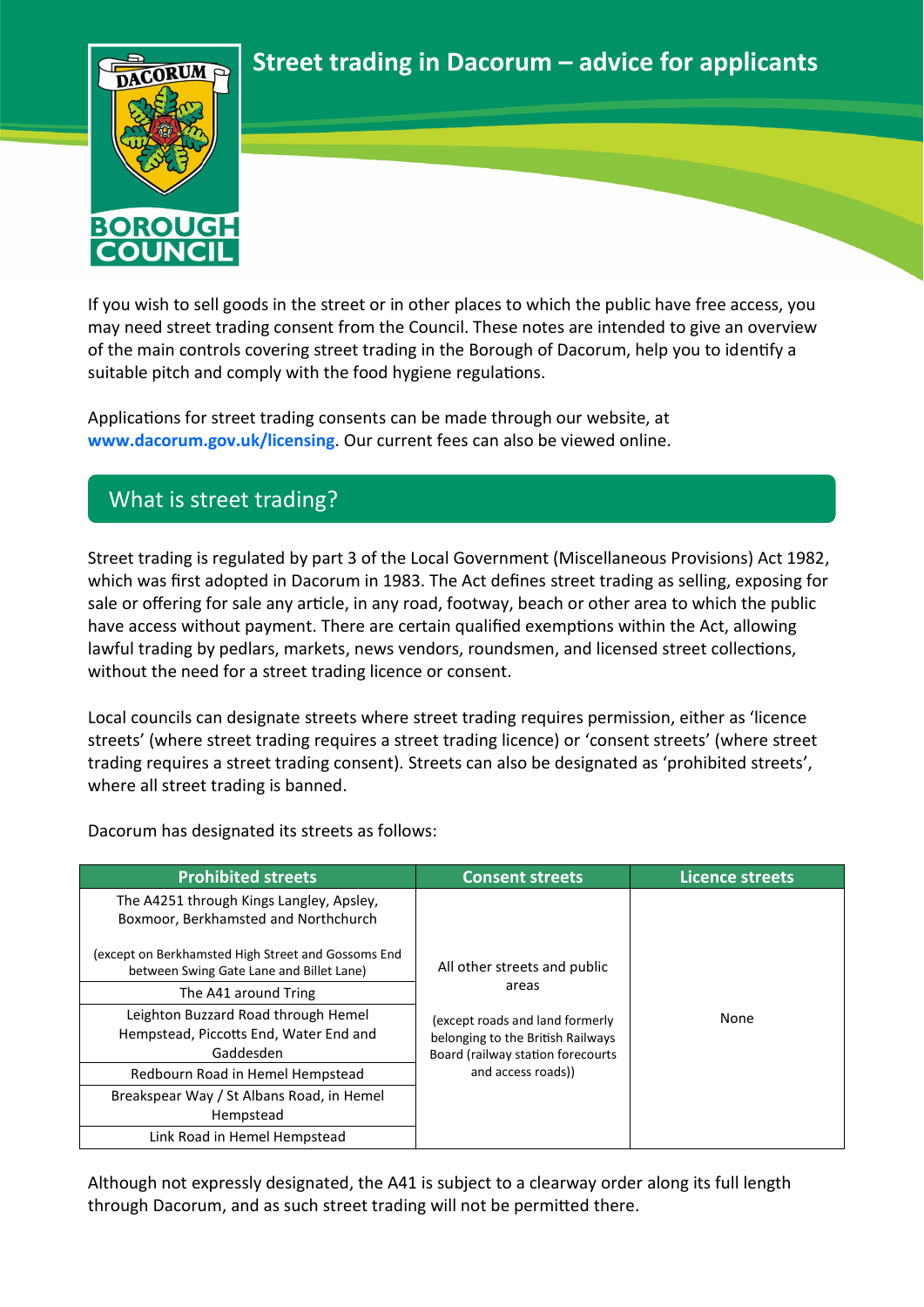## Finding a suitable pitch

The Council does not maintain a list of possible street trading pitches – you will need to identify a suitable pitch location yourself before making an application.

The checklist at the back of these notes lists a number of matters to consider when looking for a pitch. Our discretion when we consider street trading applications is wide-ranging and we may refuse an application on almost any relevant objection. Generally, we will not grant a street trading licence/consent if we have any concerns about obstruction of the highway, or the public safety or public nuisance implications of allowing street trading in a particular location. We may also refuse applications if nearby businesses sell similar products, or if we have received complaints about the trader/location.

Applications have previously been refused on safety/nuisance grounds, or traders have reported that pitches attract insufficient trade to be financially viable, in the following locations:

| <b>Hemel Hempstead</b>                           | <b>Berkhamsted</b>                       |
|--------------------------------------------------|------------------------------------------|
| Boundary Way (Hemel Gateway)                     | <b>High Street</b>                       |
| Eastman Way                                      | Northbridge Road                         |
| Finway Road                                      |                                          |
| High Street (Old Town)                           | <b>Bovingdon</b>                         |
| Marlowes (non-pedestrianised area)               | <b>High Street</b>                       |
| <b>Maxted Road</b>                               |                                          |
| <b>Maylands Avenue</b>                           | <b>Kings Langley</b>                     |
| <b>Milton Dene</b>                               | <b>High Street</b>                       |
| Pennine Way                                      |                                          |
| Shenley Road                                     | <b>Tring</b>                             |
| Wood Lane                                        | <b>High Street</b>                       |
|                                                  | Silk Mill Way                            |
| Shop areas such as Rossgate, Stoneycroft,        |                                          |
| Bellgate, Grovehill, Chaulden, Leverstock Green, | <b>Other areas</b>                       |
| Bennetts End, Highfield, The Queen's Square,     | A5 London Road, Flamstead/Markyate       |
| The Denes and other council-owned areas          | Blackbird Moor, Boxmoor                  |
|                                                  | Hicks Road, Markyate                     |
| <b>Apsley</b>                                    | Northchurch Common (National Trust land) |
| Frogmore Road                                    |                                          |
| Kents Avenue                                     |                                          |
| Riversend Road                                   |                                          |

Street traders must adhere to any applicable parking restrictions, including single or double-yellow lines or parking permit requirements. Holding a street trading licence/consent does not convey any exemption from road traffic laws and regulations.

If your proposed location is privately-owned, you will firstly need to obtain permission from the landowner to trade there, before applying for a street trading licence/consent.

In particular, trading on Council-managed land, such as Gadebridge Park or Chipperfield Common, will require a commercial contract with the Council – please contact our Estates department.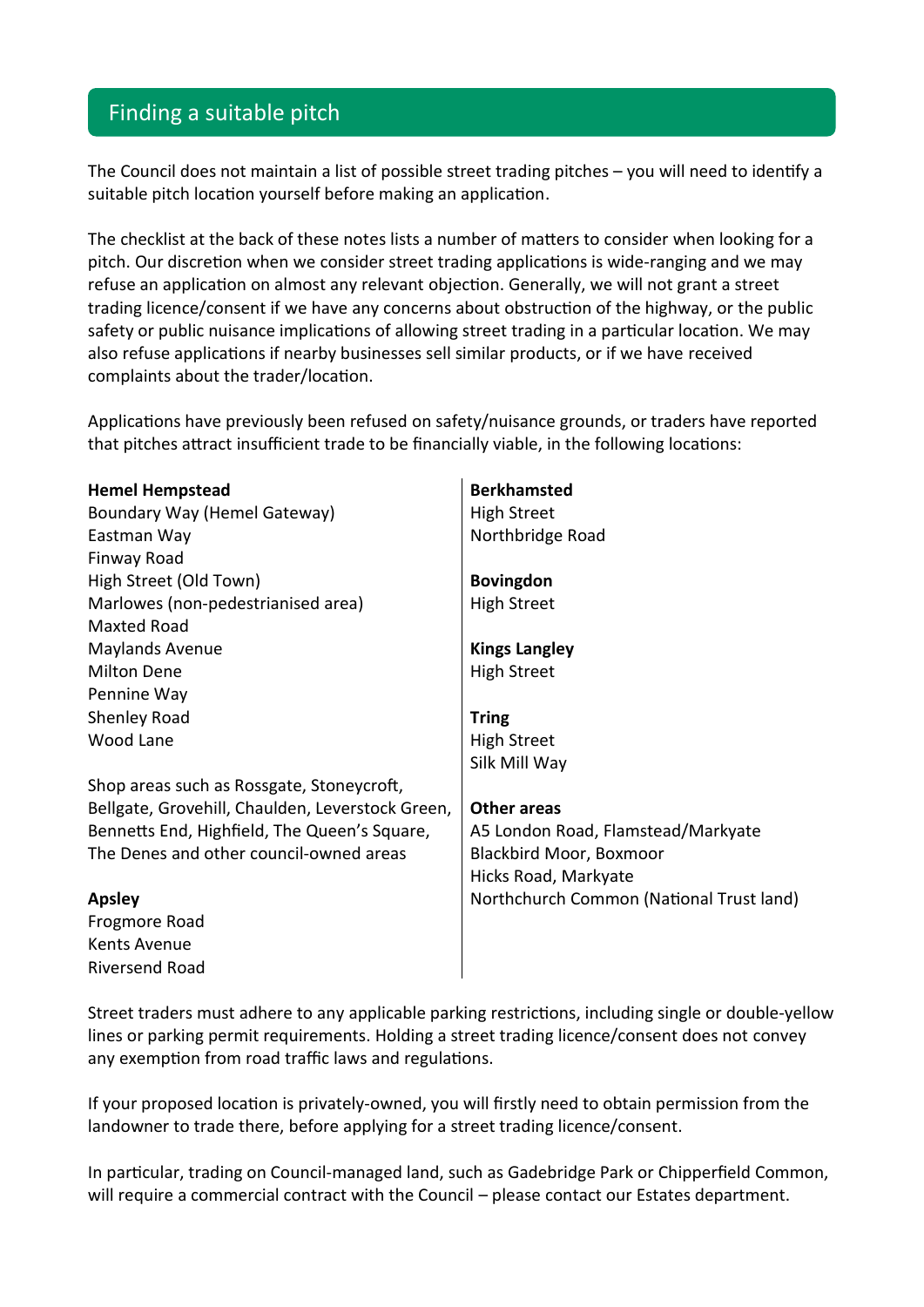# Applying for street trading consent

Once you have identified a suitable pitch, you will need to make an application for street trading consent. Applications can be made through our website, at **[www.dacorum.gov.uk/licensing](http://www.dacorum.gov.uk/licensing)**

When we receive your application, we will consult with several bodies, including the police, planning, highways authority, environmental health officers, local town/parish councils, and antisocial behaviour officers, as appropriate to your application. We will also visit the location of your proposed pitch(es) to confirm its suitability. It will take several weeks to complete our consultations and checks, during which time we will update you on progress.

If any concerns or objections arise, we will let you know. In such cases, your application will be referred to the Council's Licensing Committee, to be determined at a hearing.

If your application is granted, a consent document will be issued giving you permission to trade in your proposed location(s). Consents will be subject to various conditions which you must abide by, such as:

- Restrictions on the type(s) of goods that may be sold
- Restrictions of the day(s) and times during which you can trade (N.B. consents will usually limit trading to between the hours of 8am and 11pm only)
- Restrictions on the location(s) in which you can trade
- Requirements to provide waste receptacles, and clean up any litter/mess left by your staff or customers
- Requirements relating to the safety or your vehicle/stall, etc, and any equipment used
- Requirements relating to food safety and hygiene (caterers only)
- A requirement to remove the vehicle, stall, etc, when not in use
- Prohibition on employing any child of legal school age

Trading in a restricted street without a street trading licence/consent, or in breach of conditions attached to a licence/consent, is a criminal offence, and may result in legal action against you. Additionally, consents may be revoked or varied by the Council at any time, particularly if there has been any misconduct by the trader, or substantiated complaints against them.

### Consent duration

Street trading consents will generally be issued for a period of one year, but may be revoked earlier if any issues arise.

To continue trading, a renewal application must be made before the previous consent expires. Renewal applications will follow the same process as initial applications, and may be refused if any issues have arisen in the previous year, or if the location has undergone material changes.

New traders, or traders testing out a new location, may alternatively apply for a one-month trial consent. The application process for trial consents is the same as for a full consent – however the application fee is lower. Only one trial consent for a trader/location will be issued – if you wish to continue trading after the month has expired, you must make a new application for a full consent.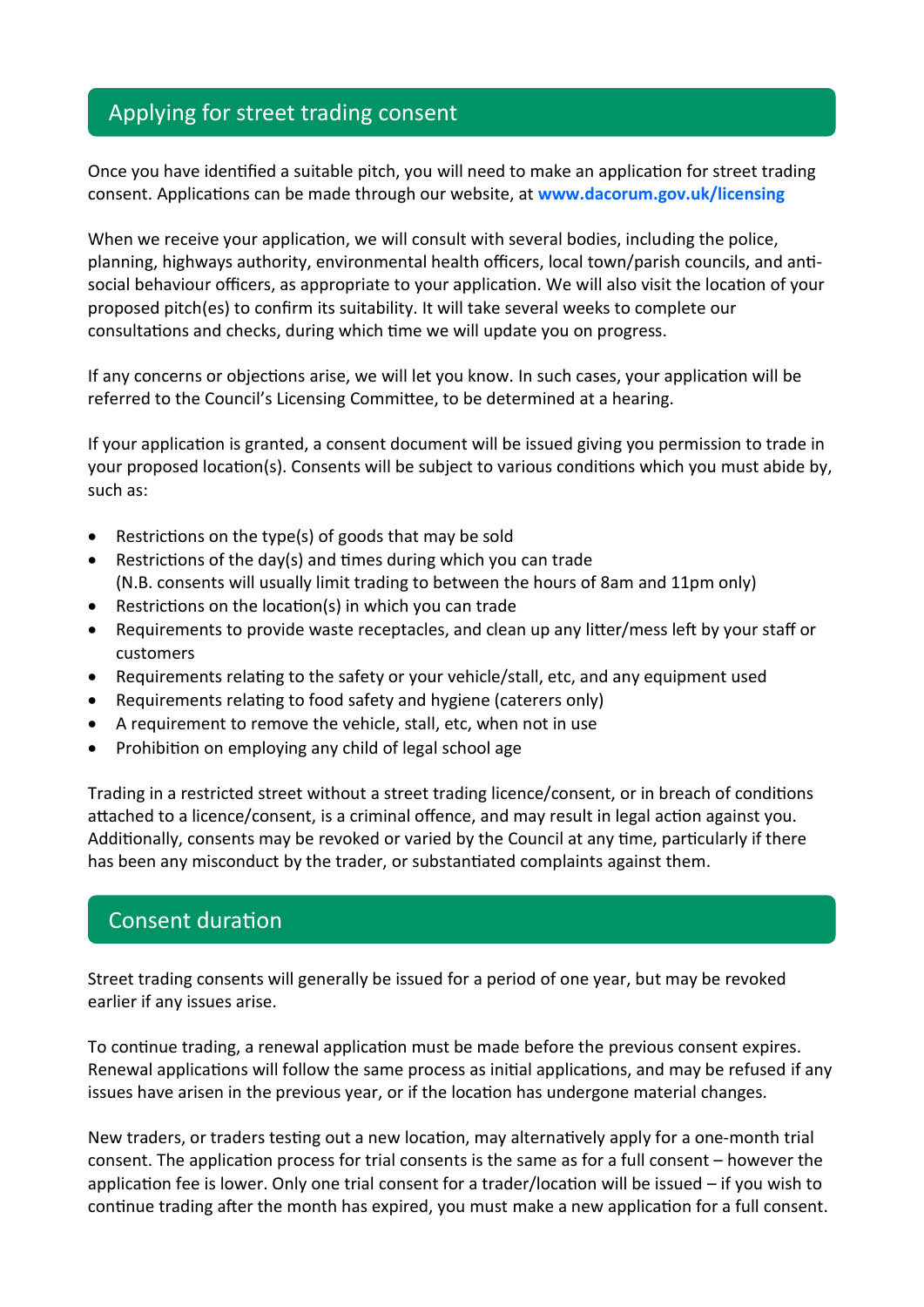## Other requirements

### **Food business registration**

If you intend to prepare or sell food or drinks, you must be registered as a food business with the council for the area in which your business is based.

- For businesses based in Dacorum, please visit **[www.dacorum.gov.uk/foodsafety](http://www.dacorum.gov.uk/foodsafety)** for details.
- For businesses based elsewhere, please contact your local council's Environmental Health department for more information.

As a requirement of registration, you business will be inspected periodically by environmental health officers, to ensure that you are maintaining suitable food safety and hygiene practices.

#### **Markets**

You may wish to trade as part of one of Dacorum's town centre markets. Your street trading consent will not cover this – instead you will need to make a booking with the appropriate market manager:

- For Hemel Hempstead markets, visit **[www.saundersmarkets.co.uk/Markets.html](http://www.saundersmarkets.co.uk/Markets.html)**
- For Berkhamsted markets, visit **[www.berkhamstedtownhall.co.uk/markets.html](http://www.berkhamstedtownhall.co.uk/markets.html)**
- For Tring markets, visit **[www.tring.gov.uk/markets.html](http://www.tring.gov.uk/markets.html)**

A number of other markets take place around Dacorum from time to time, details of which can be found via internet search engines.

### **Alcohol & late night refreshment**

To sell any alcohol, you will need to hold additional licences from the Council – a personal licence for the individual overseeing such sales, and a premises licence for each pitch you wish to trade from.

You will also need a premises licence to sell any hot food or hot drinks between 11pm and 5am.

For further details, please visit **[www.dacorum.gov.uk/licensing](http://www.dacorum.gov.uk/licensing)**, and follow the links for 'alcohol and entertainment licensing'.

### Contact details

For further information about street trading consents in Dacorum:

- Visit our website, at **[www.dacorum.gov.uk/licensing](http://www.dacorum.gov.uk/licensing)**
- Email us, at **[licensing@dacorum.gov.uk](mailto:licensing@dacorum.gov.uk)**
- Phone us during office hours, on 01442 228000 (ask for Licensing at the prompt)